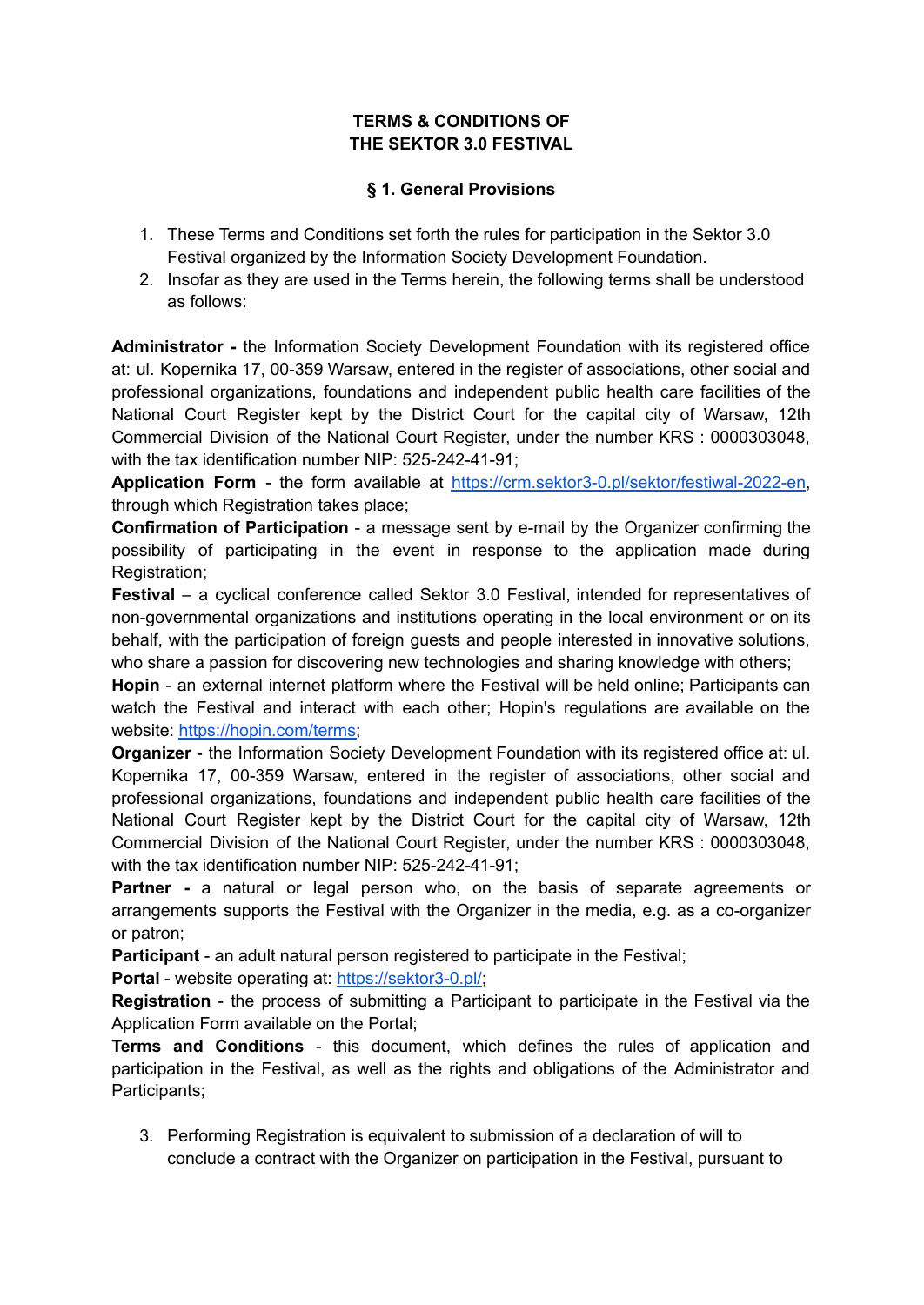these Terms. Performing Registration also indicates acceptance of the provisions of these Terms and of the rules for participation in the Festival.

- 4. The above terms written in the plural refer to singular expressions, unless otherwise stated directly in the Terms and Conditions.
- 5. References to points and letters contained in these Terms and Conditions refer to points and letters in the same paragraph as the reference, unless the reference indicates a different paragraph.

### **§ 2. Registration**

- 1. Every adult natural person is entitled to Registration, with an emphasis on representatives of the social organization sector, technology companies, including startups, business, universities and the media.
- 2. Registration takes place by completing and sending the Application Form.
- 3. After sending the Application Form, the Participant receives a message confirming the Registration. However, this message does not constitute a Confirmation of Participation in the Festival and access to the Hopin platform.
- 4. Confirmation of Participation along with further organizational information regarding participation in the Festival will be sent by e-mail to the e-mail contact provided in the Application Form within 7-10 days of sending the application in the Form, but not later than 2 days before the beginning of the Festival.
- 5. The Organizer reserves the right to early closure of Registration in case of exhaustion of the pool of available seats.
- 6. In the Application Form, the participant must provide a name / individual, and not an institutional e-mail address. An individual e-mail address is a prerequisite to create a Participant's profile on the Hopin platform.

# **§ 3. Rules and forms of participation in the Festival**

- 1. Participation in the Festival is free of charge.
- 2. In order to participate in the Festival, prior Registration via the Application Form is required.
- 3. Access to the Hopin platform, and thus to the full range of functionalities and attractions as part of the Festival, is limited.
- 4. The decision about which Participants will get access to the Hopin platform will be made on the basis of the order of applications submitted via the Application Form.
- 5. Participants who register via the Application Form after exceeding the accepted limit of people will be registered on the additional list.
- 6. Those waiting on the additional list will have access to a limited version of the Festival, which will include a broadcast of selected performances taking place as part of the Festival. Access to the broadcast will be possible via a dedicated website.
- 7. Each person will be informed by e-mail about the method of access to the Festival and the form of participation, to the address provided in the Application Form during Registration.
- 8. In the event that the Participant gains access to the full scope of the Festival's functionalities, the Organizer will provide the login details to the Hopin platform in the Confirmation of Participation.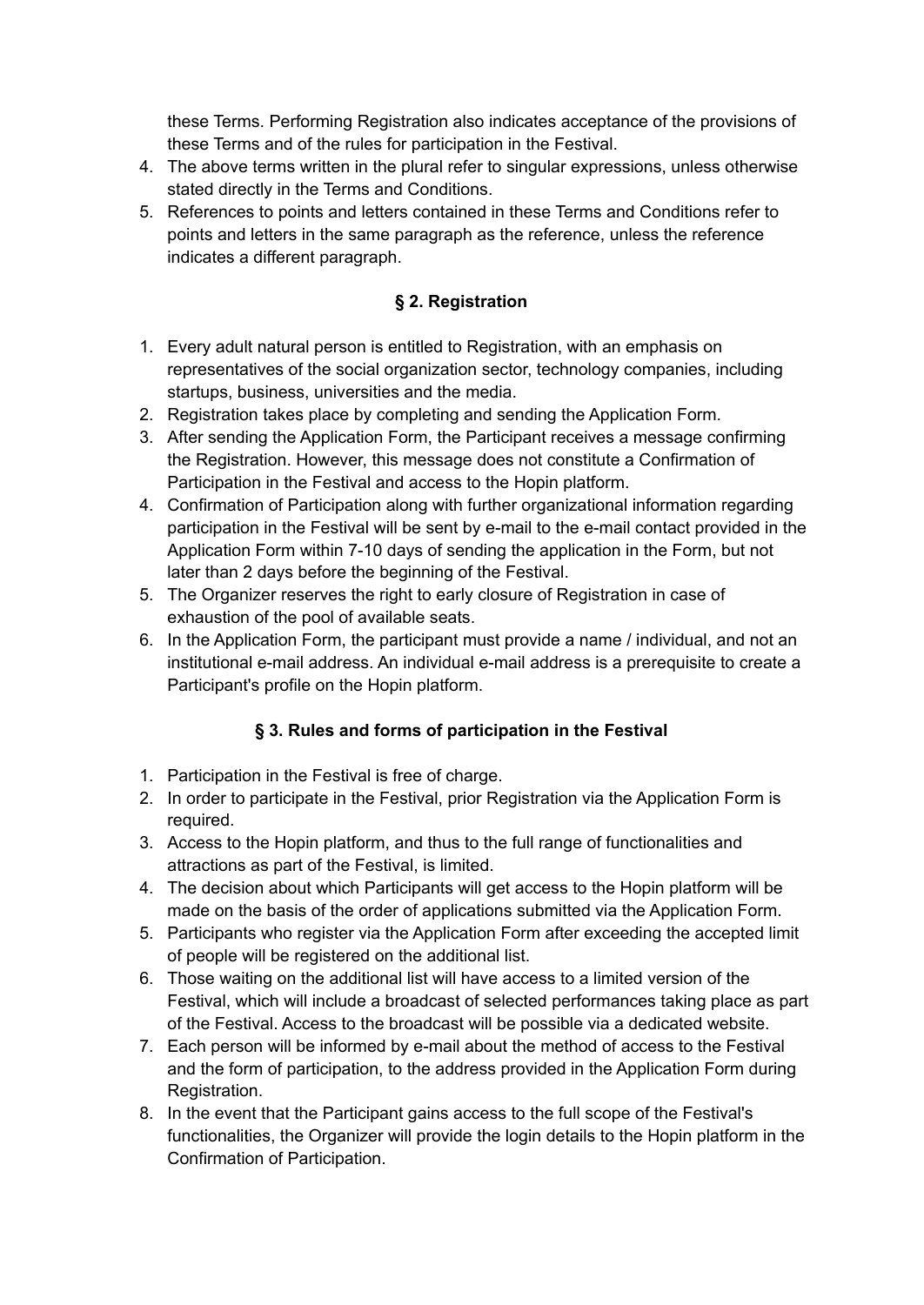9. If the Participant is included in the additional list, the Organizer will provide an e-mail link to the page created on the Portal, where the Participant will be able to view selected elements of the broadcast.

# **§ 3. Technical Requirements**

- 1. In the case of Participants using the Hopin platform, in order to receive the Festival's broadcast, it is necessary to have:
	- a. a computer with the installed operating system Windows 7 or newer or macOS Sierra (10.12.6) or newer or a mobile device with the installed operating system Android (Lollipop) version 5.0 or newer or iOS version 9.3.5 or newer, equipped with a screen and speakers that allow to access the Internet;
	- b. Internet access, depending on the selected transmission quality, with a link capacity of at least: 240p 500 kbps 360p 1 Mbps 720p 3 Mbps 1080p 7 Mbps 2K 12 Mbps 4K 22 Mbps;
	- c. the current version of the browser that allows the operation of Flash, JavaScript and "cookies" - the Organizer recommends using the latest available version of Chrome or Firefox;
	- d. it is possible to enter the Hopin platform also via the mobile application.
- 2. During the Festival's broadcast on the Hopin platform, the organizer will provide the chat and networking function in the form of 1: 1 video meetings and the possibility of participating in selected sessions via video connection. The Participant may contact other Participants via chat via text messages. The use of video is not necessary to use the chat and networking functions. In the event of connecting with the use of video, the Participant agrees to the processing and use of his image and the given name and surname in order to participate in the interactive part of the Festival.
- 3. In the case of Participants from the additional list using the transmission on a dedicated website, the Organizer does not recommend any additional technical requirements beyond those enabling the free use of the Internet on computers or mobile devices.
- 4. In order to receive the audio and video transmission from the Festival, the Participant clicks the link, which will be provided by the Organizer via e-mail.

# **§ 4. Processing of Personal Data**

- 1. Participants' personal data will be processed in connection with the Registration and participation in the Festival, the provision of electronic services on the Portal and for the purposes of direct marketing of own products, pursuing possible claims and statistical purposes. The data is processed in an automated manner.
- 2. Personal data is processed in accordance with Regulation (EU) 2016/679 of the European Parliament and of the Council of 27 April 2016 on the protection of individuals with regard to the processing of personal data and on the free movement of such data, and repealing Directive 95/46 / EC (general regulation on data protection, hereinafter: GDPR) (Journal of Laws UE L119 /1).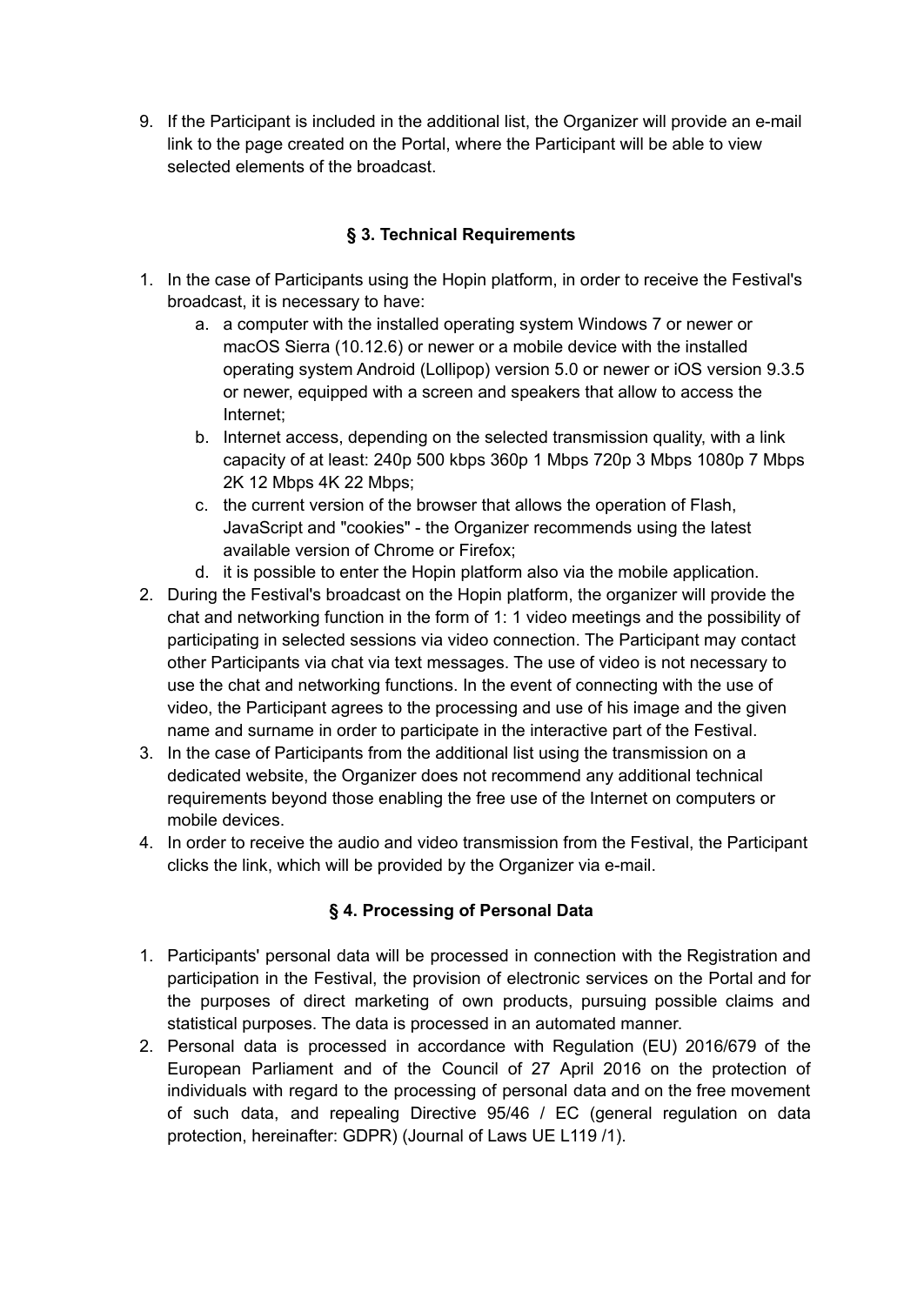- 3. Pursuant to Art. 6 sec. 1 lit. a and art. 6 sec. 1 lit. f GDPR, the legal basis for data processing will be the consent of the Participant and the legitimate interest of the Administrator, respectively.
- 4. Providing Personal Data for the purpose of registration and participation in the Festival it is completely voluntary. Providing Personal Data in the Application Form is a necessary condition to participate in the Festival. Failure to provide Personal Data will result in the inability to participate in the Festival.
- 5. The Administrator processes or may process the following personal data of the Participant, which the Participant provides voluntarily during the Registration for the Festival:
	- a. first name and last name,
	- b. sex,
	- c. age,
	- d. social media profiles,
	- e. e-mail address,
	- f. phone number,
	- g. image when participating in the interactive part of the Festival.
- 6. The Administrator undertakes to constantly monitor and periodically verify the period of personal data processing and to delete or anonymize personal data in accordance with the indicated processing period.
- 7. Personal data will be stored for the period necessary to achieve the above-mentioned purposes.
- 8. The recipients of personal data are persons authorized by the Administrator to process data as part of the performance of their official duties, entities commissioned to perform activities involving the necessity to process data (processors) in order to comply with the above mentioned duties.
- 9. Personal data may be made available to entities providing services to the Organizer in connection with the organization and course of the Festival, e.g. entities providing online transmission, i.e. Bridge-East Capital Sp. z o.o., Wyspa Słodowa 7, 50-266 Wrocław and Hopin Ltd of Seedcamp Office, 5 Bonhill Street, Shoreditch, London, England, EC2A 4BX.
- 10. Registration is associated with the acceptance of the Terms and Conditions and the Privacy Policy of the Hopin Platform - read more in its [Privacy](https://hopin.to/privacy) Policy).
- 11. In order to enable the transmission of the Festival and due to the use of IT solutions from service providers that are entities outside the European Union, e.g. from Great Britain or Canada, the Administrator may transfer personal data outside the EEA. The Organizer declares that it uses tools designed to analyze traffic on the Portal, such as Google Analytics and other similar, as well as Google Suite. The data is used only anonymously for purposes related to market and internet traffic research on the Portal, for statistical purposes, in particular to assess the interest in the content posted on the Portal and to improve its content.

#### **§ 5. Final Provisions**

1. The Organizer has the right to change the provisions of these Terms in justified cases. Such cases may include, in particular, but not exclusively, the need to adapt the content of the Terms to the current or coming into force provisions of law, or changes in the manner of providing services by the Administrator.